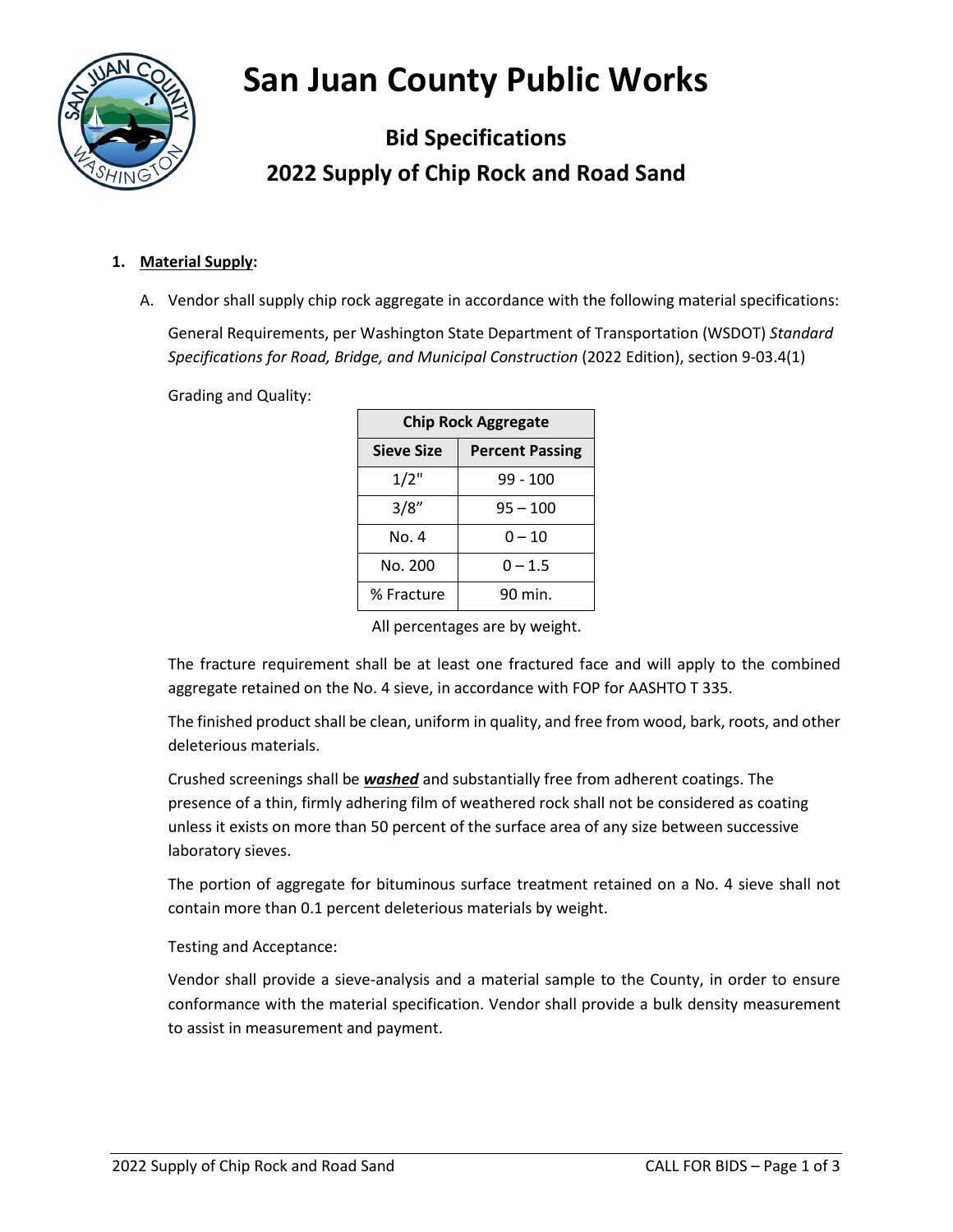| <b>Road Sand</b>  |                        |  |
|-------------------|------------------------|--|
| <b>Sieve Size</b> | <b>Percent Passing</b> |  |
| 3/8"              | 99 - 100               |  |
| No. 4             | 90 - 100               |  |
| No. 8             | 75 - 100               |  |
| No. 16            | $25 - 75$              |  |
| No. 50            | 0 - 10                 |  |
| No. 200           | 0 - 5                  |  |

B. Vendor shall supply road sand in accordance with the following material specifications:

Sand Equivalent: 60 minimum.

Road sand shall be washed.

#### **2. Material Delivery:**

Vendor shall deliver the materials in accordance with the following delivery specifications:

Delivery Location 1:

Vendor shall deliver one half (50%) of the chip rock aggregate and one half (50%) of the road sand aggregate by barge to the County-owned barge landing site at Mackaye Harbor on Lopez Island, located at 48° 26' 30" N by 122° 51' 49" W. Vendor shall supply and deploy all the necessary equipment and services to offload the materials into County owned and operated dump trucks by a conveyor system.

Delivery Location 2:

Vendor shall deliver one half (50%) of the chip rock aggregate and one half (50%) of the road sand aggregate by barge to the County-owned barge landing site at Jackson Beach on San Juan Island, located at 48° 31' 15" N by 123° 00' 20" W. Vendor shall supply and deploy all the necessary equipment and services to offload the materials into County owned and operated dump trucks by a conveyor system. Note: The existing in-water timber piling and structure at the barge landing site is derelict and may not be utilized during material delivery.

### Delivery Schedule:

Vendor shall complete delivery of the chip rock aggregate and road sand to both locations by August 31, 2022. Vendor shall coordinate a mutually agreed upon delivery schedule with the County, with mutual consideration of tides, weather, and availability.